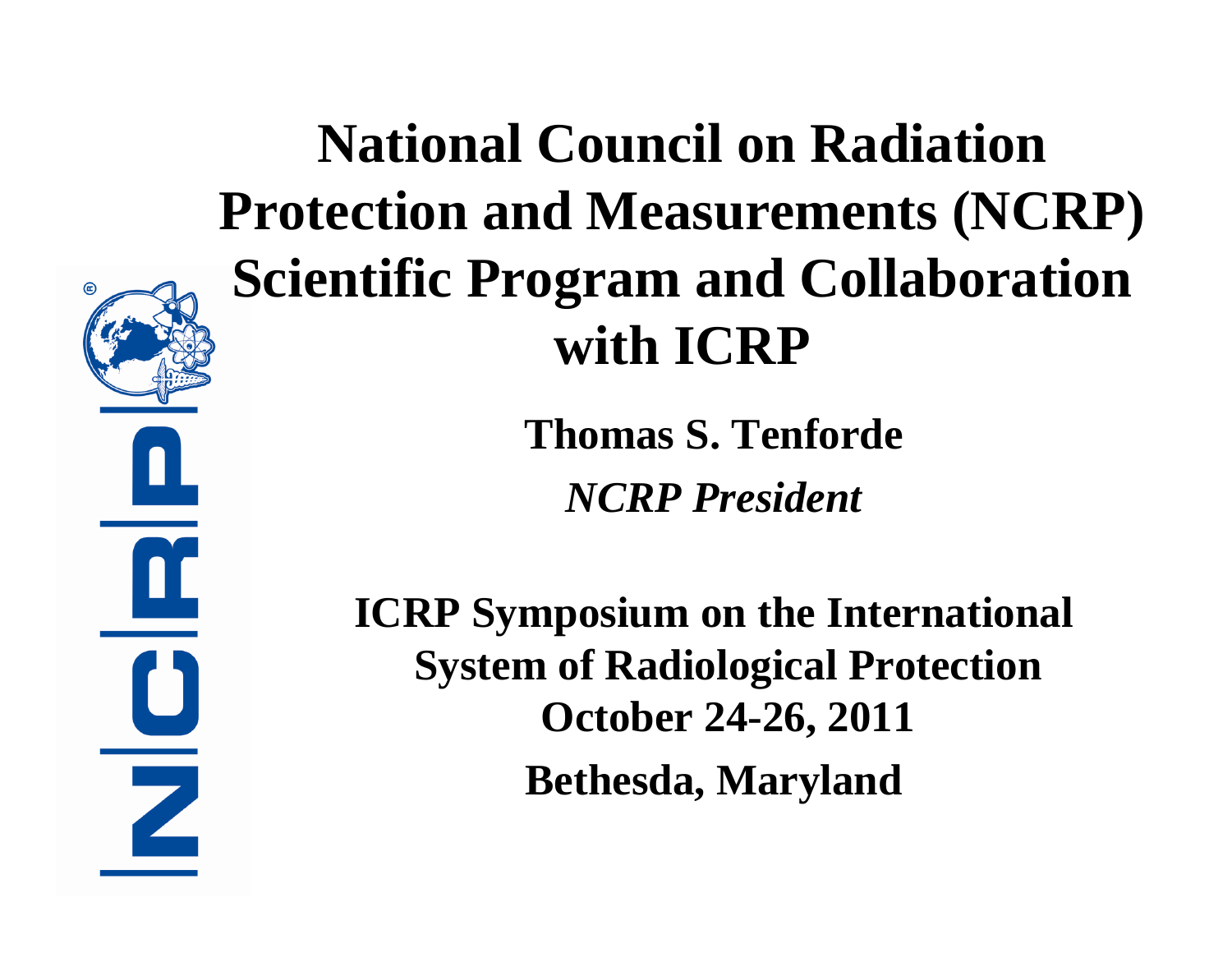### **Congratulations to ICRP!**

 $\overline{\phantom{a}}$ 

- **NCRP contratulates ICRP on organizing this Symposium on the important and timely subject of the International System of Radiological Protection.**
- **The topics to be discussed by participants from around the world will address the major issues that were considered in developing the ICRP International System, including radiation safety standards, exposure guidelines, regulations, and policies and practices worldwide.**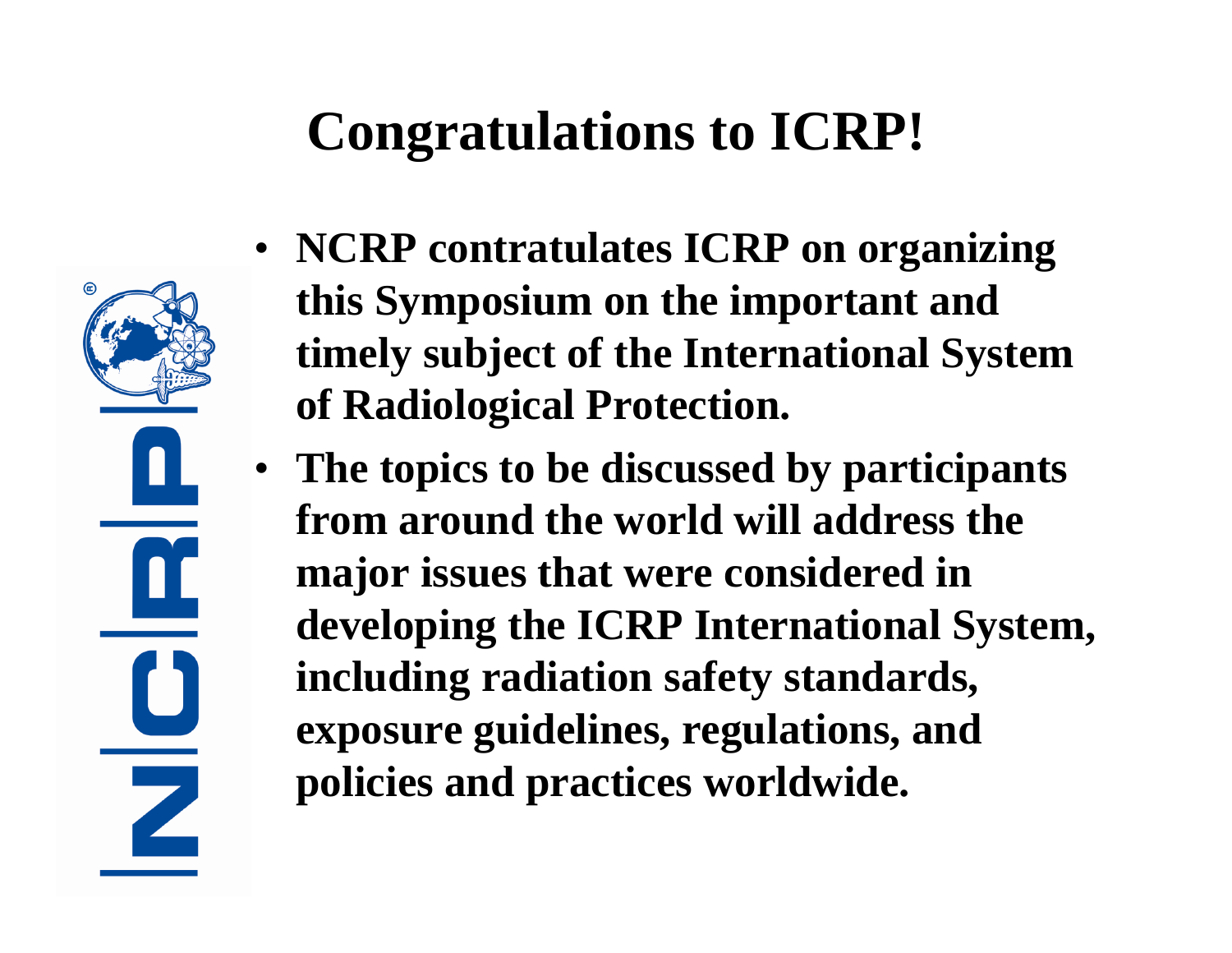#### **Focal Areas of NCRP Reports and Conferences and Interests in Common With ICRP**

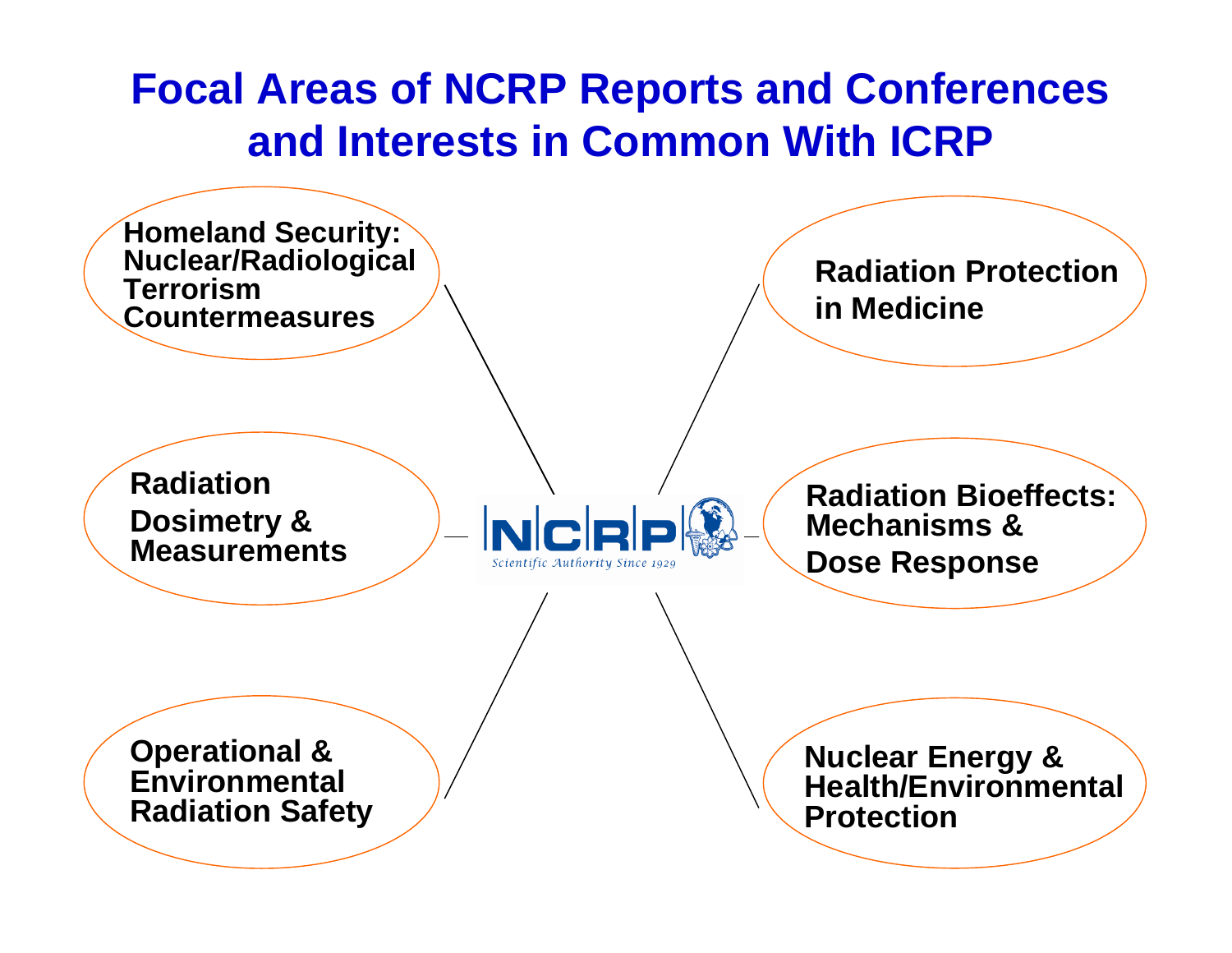### **NCRP Operational Structure & Procedures**

- **The main components of ICRP's operational structure are the Main Commission and five Scientific Committees that have expertise in important areas of radiation protection**
- **NCRP has a somewhat more complex operational structure than ICRP, but with similar objectives:**
- **NCRP** has a 100-member scientific **Council** representing **expertise in major areas of radiation health and environmental protection, dosimetry, and measurements.**
- **-- The Council serves as a resource for recommending new report and conference activities, and for providing critical peer reviews of all publications in a draft stage.**
- **Thirteen members of the Council serve on the NCRP Board of Directors that provides guidance on NCRP's programs and operations (comparable to the ICRP Main Commission).**
- **Six Program Area Committees headed by Vice Presidents provide guidance and oversight for new and ongoing report and conference activities (comparable to ICRP Scientific Committees).**

 $\overline{\phantom{0}}$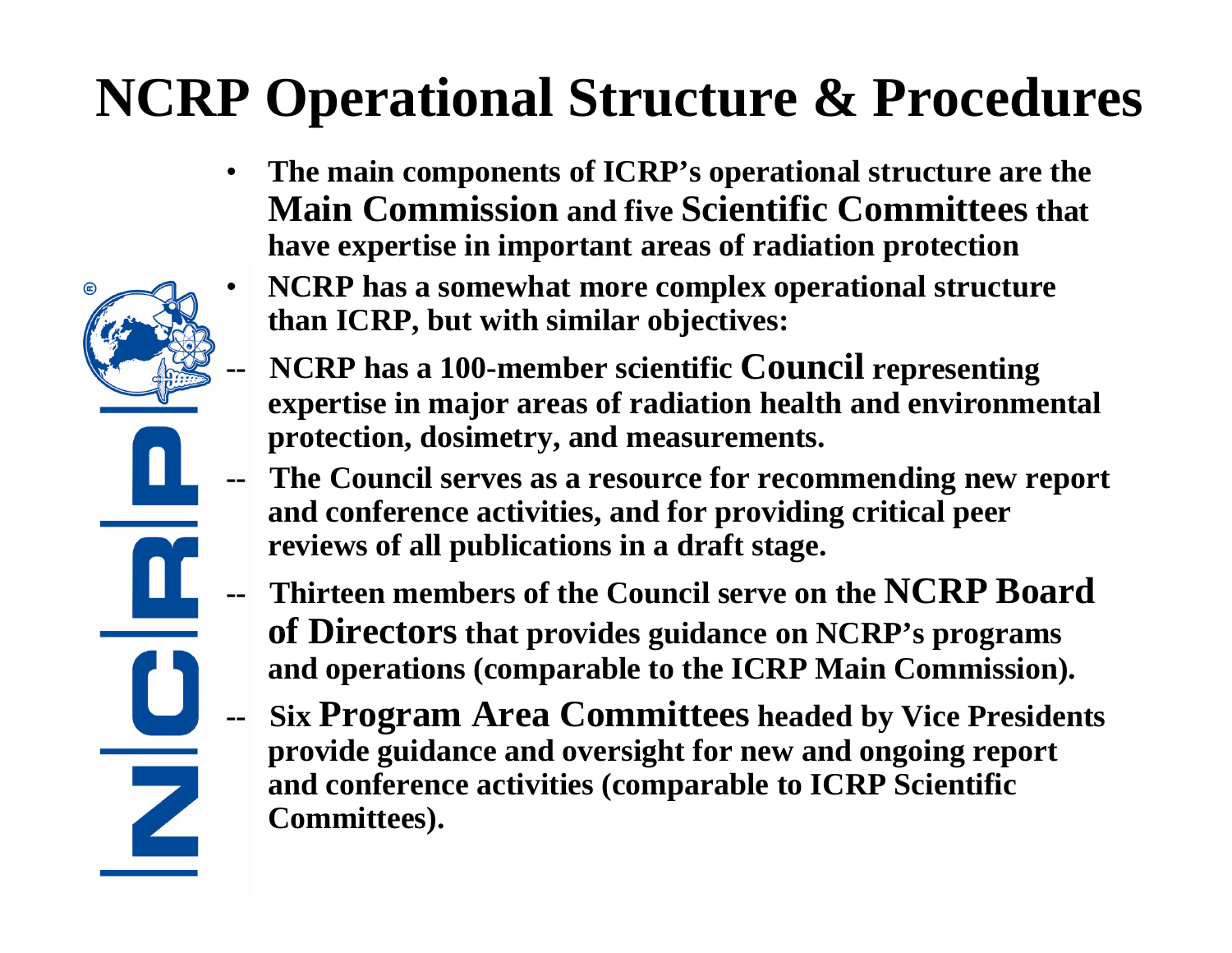# **Synergy in the Interests and Reports Issued by NCRP and ICRP**

P Z NCRP

*Areas of Common Interest and Focus in Recent NCRP and ICRP Publications Include:*

- **Radiation protection in medicine**
- **Preparation for and countermeasures against nuclear and radiological terrorism incidents**
- **Basic principles and uncertainty analysis in dosimetry**
- **Biological interactions and potential health effects of human exposures to low-dose ionizing radiation in industry, medicine, and other public and environmental venues**